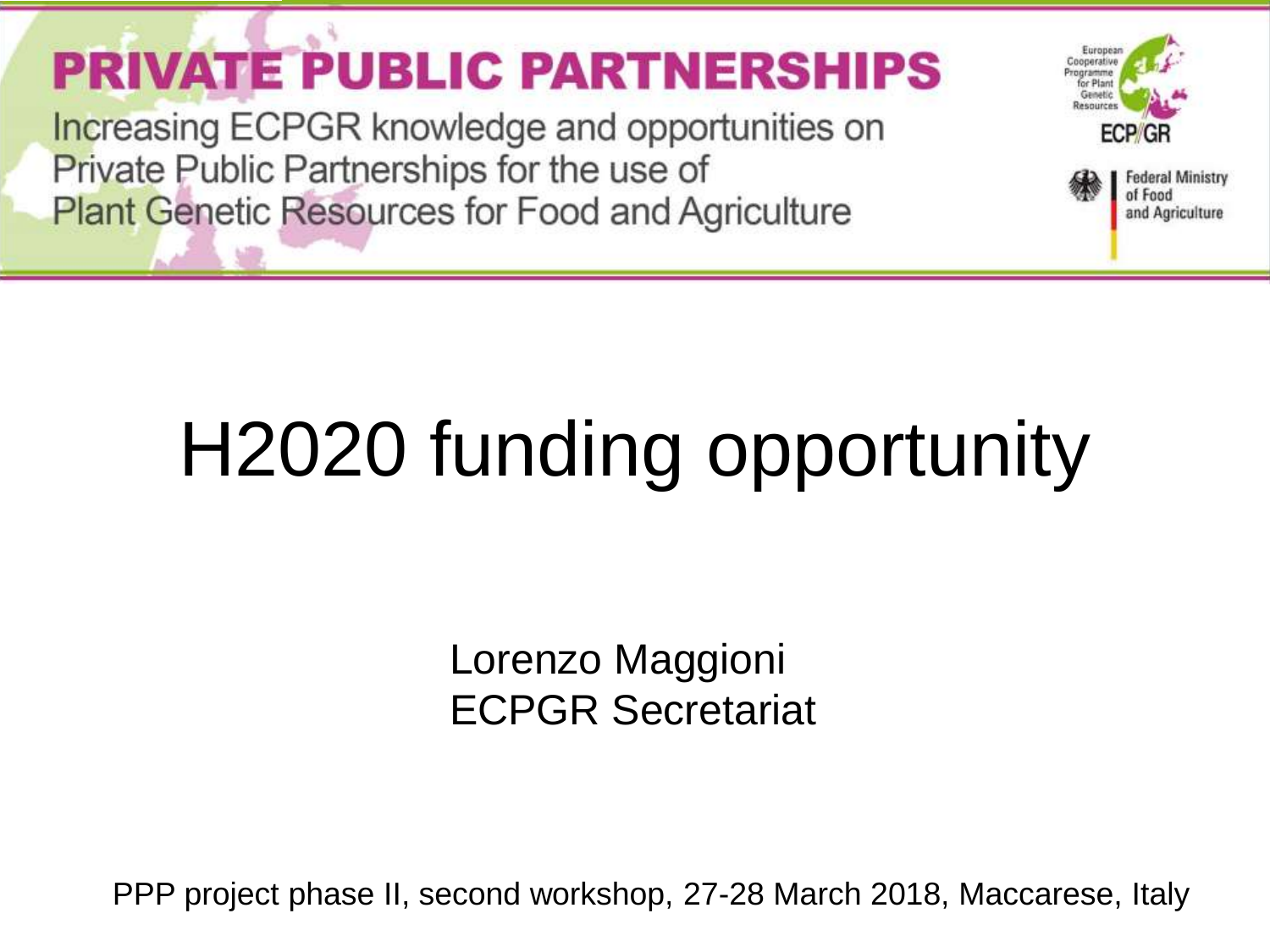

#### TOPIC: Genetic resources and pre-breeding communities

**Topic identifier:** SFS-28-2018-2019-2020

**Publication date:** 27 October 2017

| <b>Types of action:</b> | RIA Research and Innovation action |                            |                            |
|-------------------------|------------------------------------|----------------------------|----------------------------|
| <b>DeadlineModel:</b>   | two-stage                          | <b>Deadline:</b>           | 23 January 2019 17:00:00   |
| <b>Opening date:</b>    | 16 October 2018                    | <b>2nd stage Deadline:</b> | 04 September 2019 17:00:00 |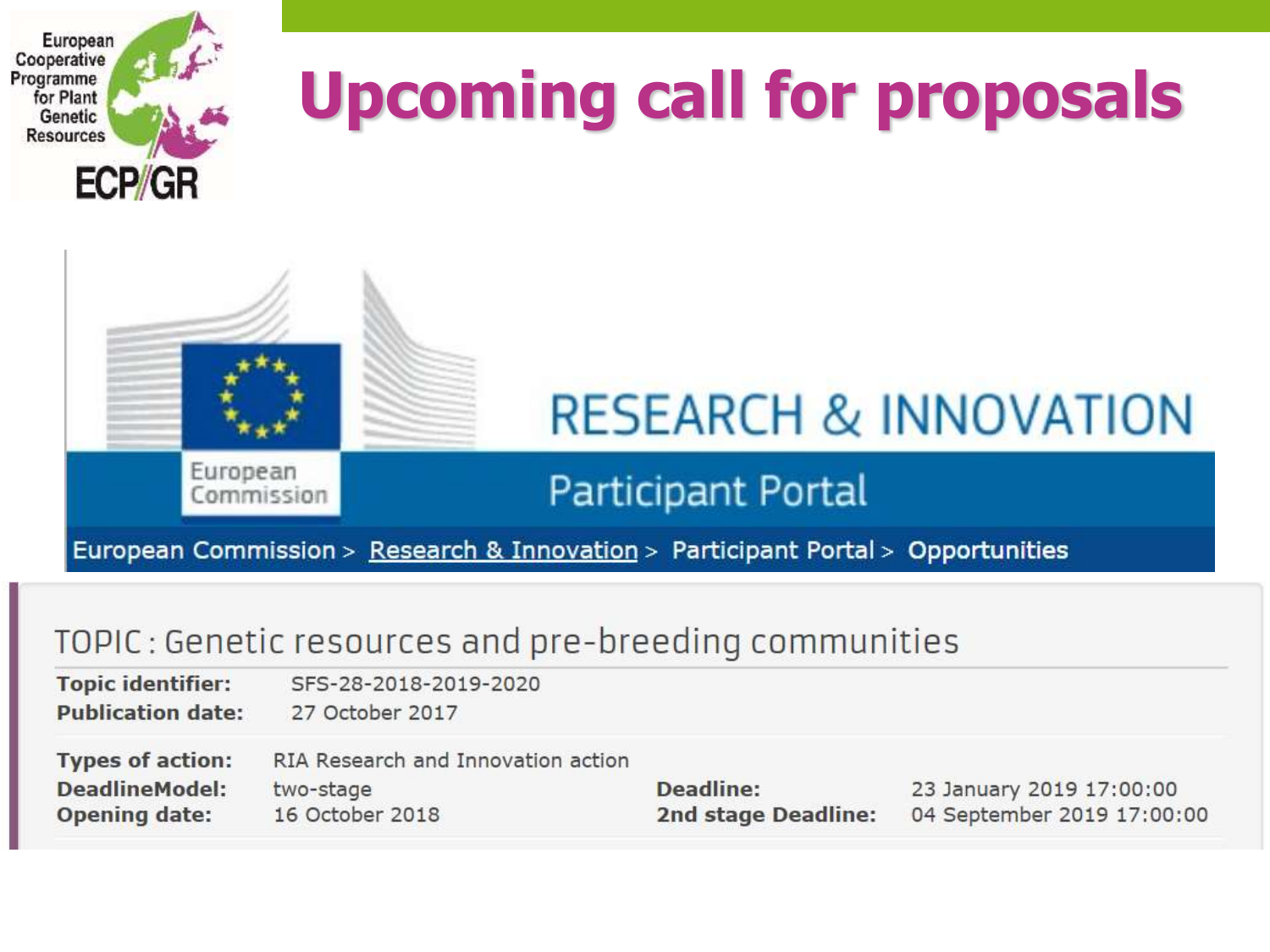

# **Specific Challenge**

Genetic resources play a crucial role in agricultural activities and sustainable forest management in Europe. They hold the key to the adaptation of plants and animals to a changing and more variable climate, yet their diversity remains largely underused in current breeding, farming and forest management. Conservation efforts (insitu, ex-situ) aim to capture, preserve and make available a substantial share of these global assets. However, access to resources is often **limited by the quality of the material and the information provided** by the various conservation sites. With increasing concerns over biodiversity loss and genetic erosion, there is a need to step up collaborative efforts to expand and improve the preservation as well as the use of plant and animal GenRes in farming and forestry.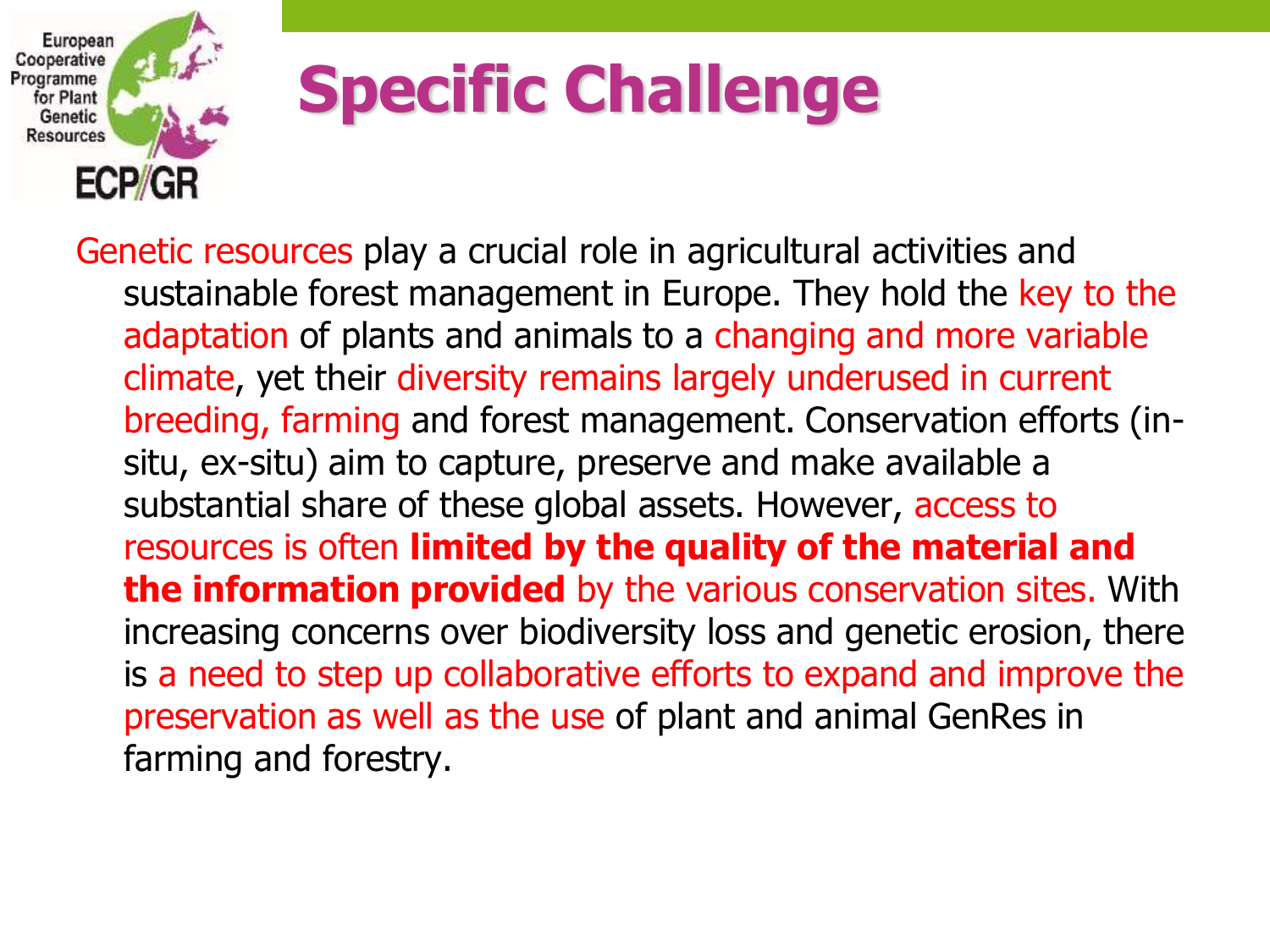

A range of activities implemented by a wide range of stakeholders will seek to enhance management and use of GenRes and implement global commitments in this area. While the focus of activities is on Europe, international resources and activities shall be taken into account.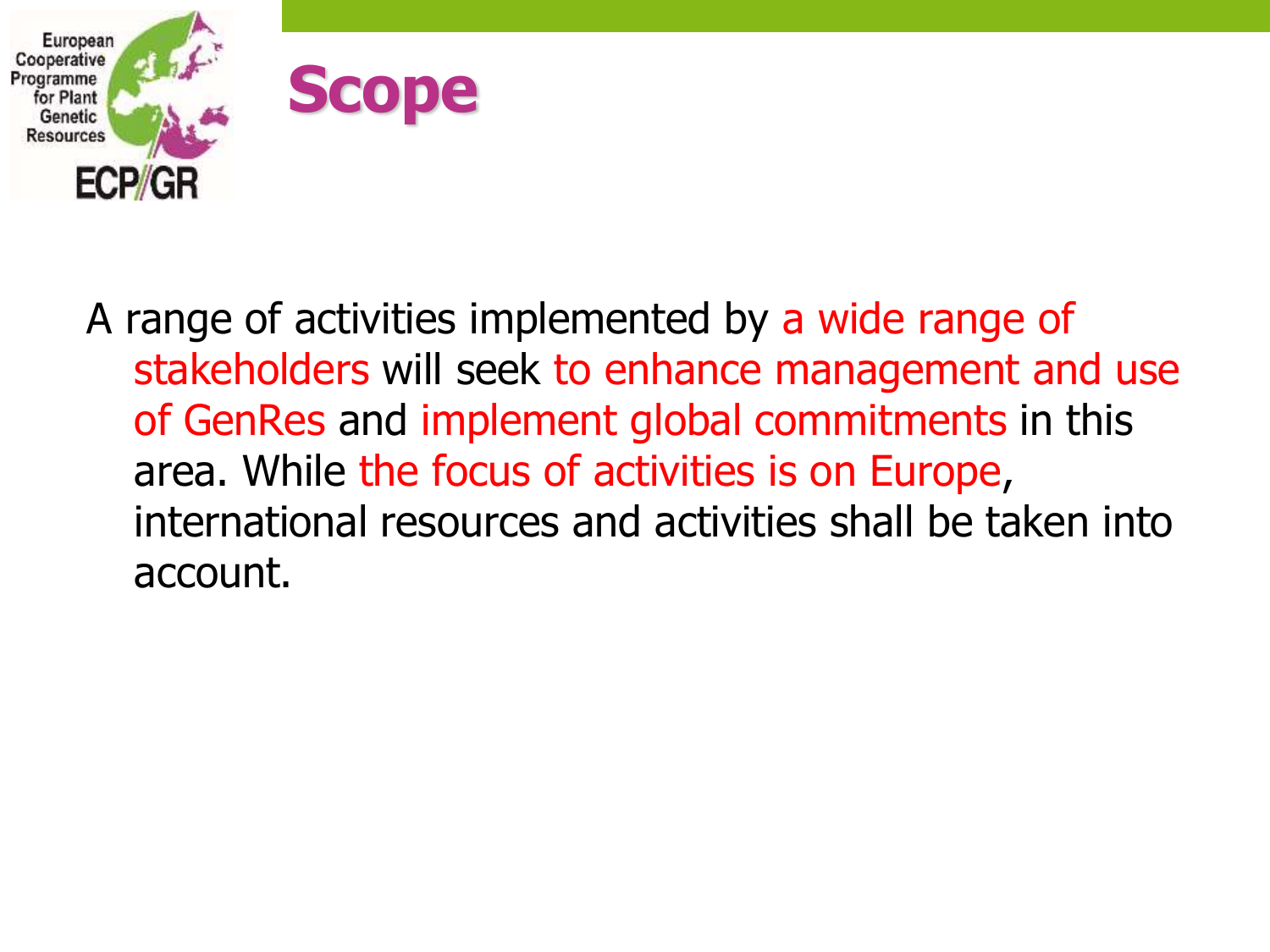

### **B. [2019]: Adding value to plant GenRes (RIA)**

Activities will address processes, tools and know-how associated with a **dynamic management and documentation of GenRes collections**  (both ex-situ and in-situ, as appropriate). They will add value to the preserved germplasm to promote its use, e.g. in breeding, farming, forestry and by consumers. Work will enable the development and testing of a range of solutions to enhance quality and efficiency of operations and services across collections. **Major efforts should go into capturing and characterising the genetic diversity in germplasm and revealing novel information to users**. This will include acquiring comprehensive and more precise genotypic and phenotypic information on GenRes material, understanding the connections between the two, how they vary in different environmental contexts and having in place appropriate (bioinformatic) tools for data processing, exchange and visualisation. Due account shall be given to **disclosing the potential of less adapted material** from genebanks/insitu conservation sites **in relation to valuable traits associated with resilience, adaptability and quality of crops**.

Proposals should foresee a task for joint activities with other projects financed under this topic.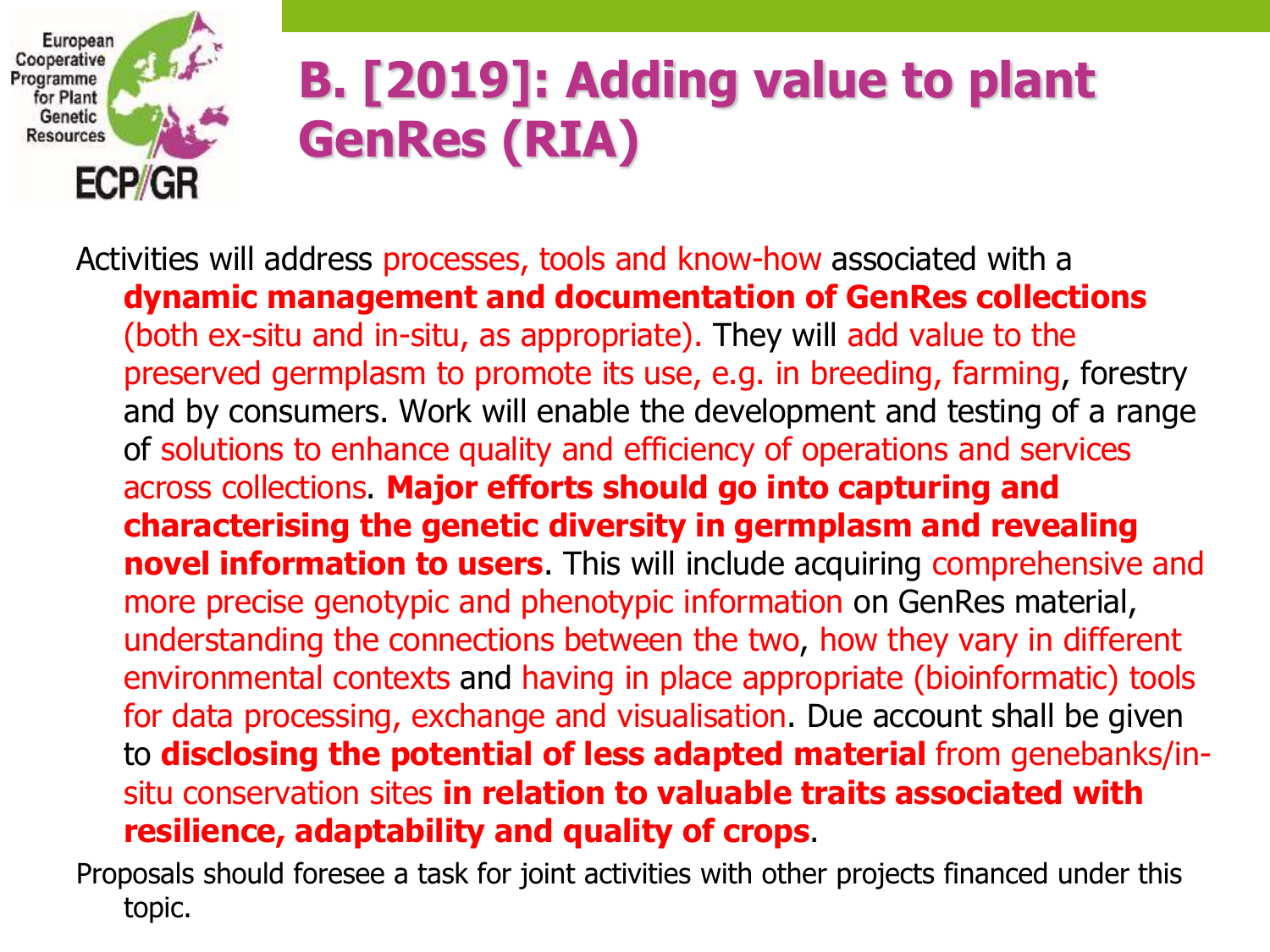

Total Call budget for sub-topic B: Euro 14 M

The Commission considers that proposals requesting a contribution from the EU of 7 million for sub-topic B would allow this specific challenge to be addressed appropriately. Nonetheless, this does not preclude submission and selection of proposals requesting other amounts.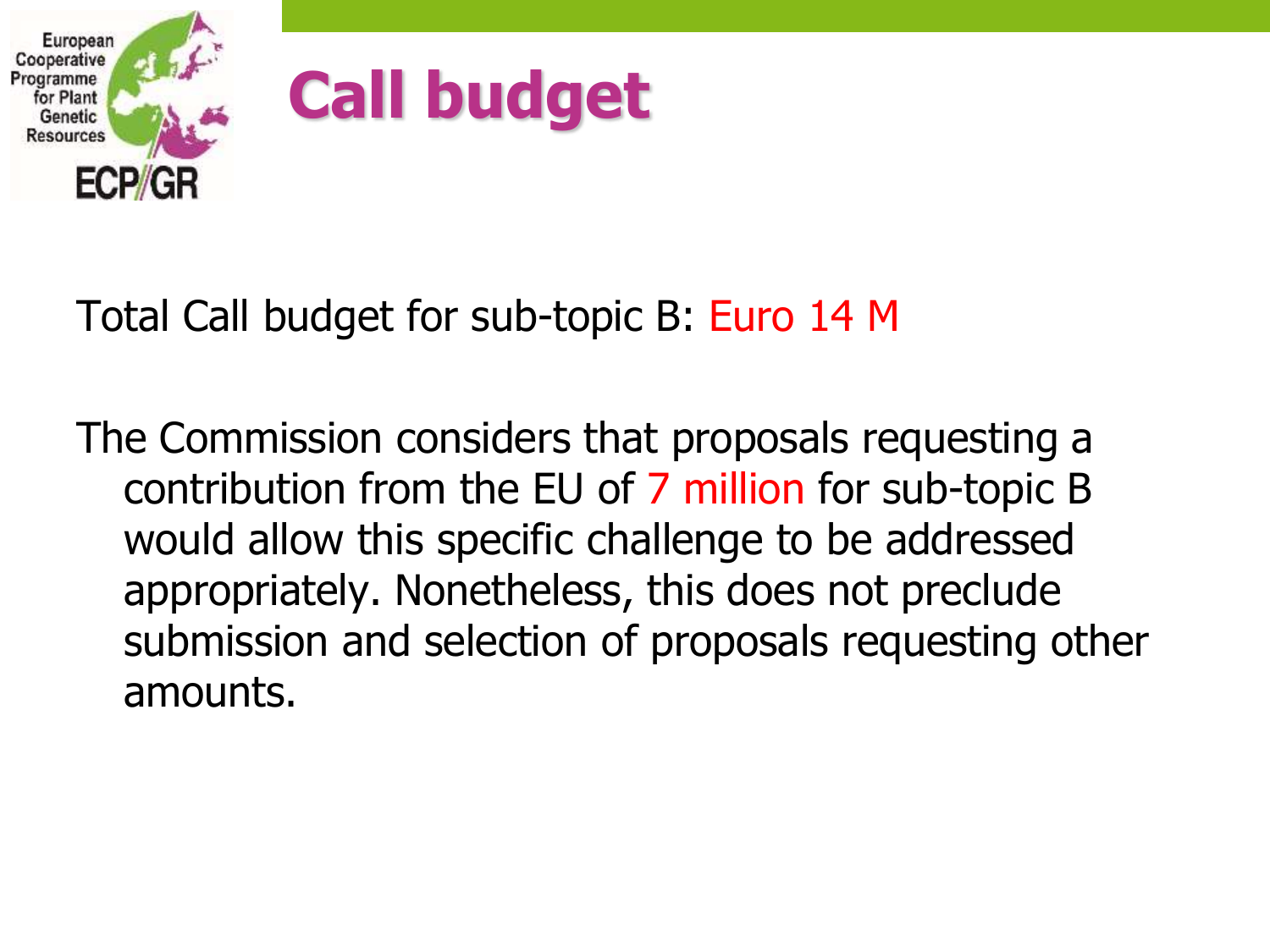

## **Expected Impact**

Activities will enhance the status of genetic resources and increase effectiveness of conservation efforts, in particular in Europe.

In the short to medium term work will:

- help establishing high quality, harmonised standards for the management and description of GenRes across Europe (and beyond);
- increase the quantity and quality of data in established information systems for crop, forest and animal GenRes;
- promote innovative ways of sharing resources and services between genebanks/insitu conservation sites in Europe and beyond;
- develop methods and tools for greater insight into the characteristics and the value of collections;
- create novel services for users within and outside the conservation communities.

In the long term activities will allow tapping into the vast potential of GenRes more effectively in order to meet current and future needs of food security, the delivery of non-food products from primary production and support the different functions of forestry.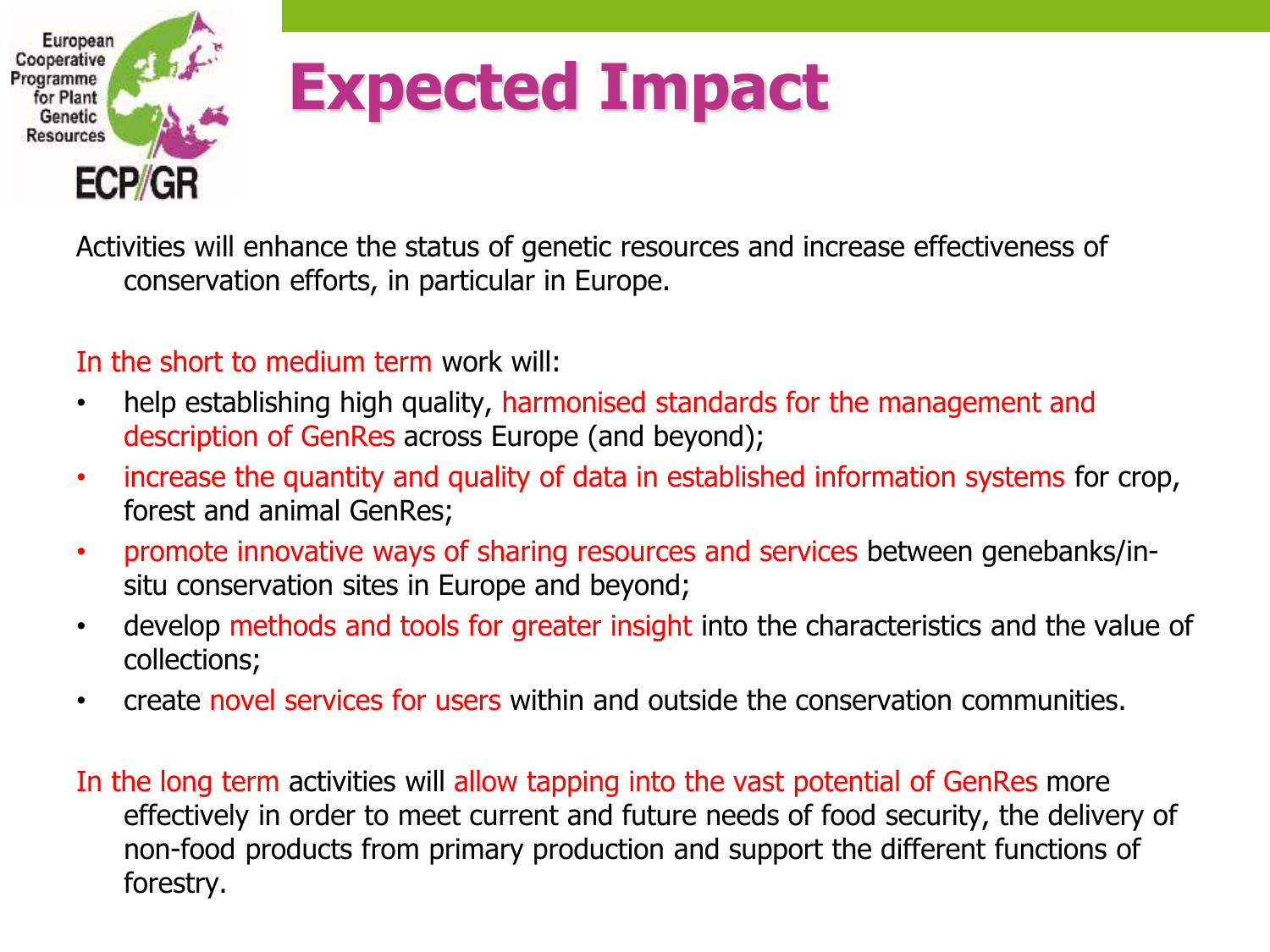#### European Cooperative Programme **Types of action: specific**  for Plant Genetic **provisions and funding rates** ECP/GR

Research and innovation actions (RIA) Description: Action primarily consisting of activities aiming to establish new knowledge and/or to explore the feasibility of a new or improved technology, product, process, service or solution. For this purpose they may include basic and applied research, technology development and integration, testing and validation on a small-scale prototype in a laboratory or simulated environment. Projects may contain closely connected but limited demonstration or pilot activities aiming to show technical feasibility in a near to operational environment. Funding rate: 100%